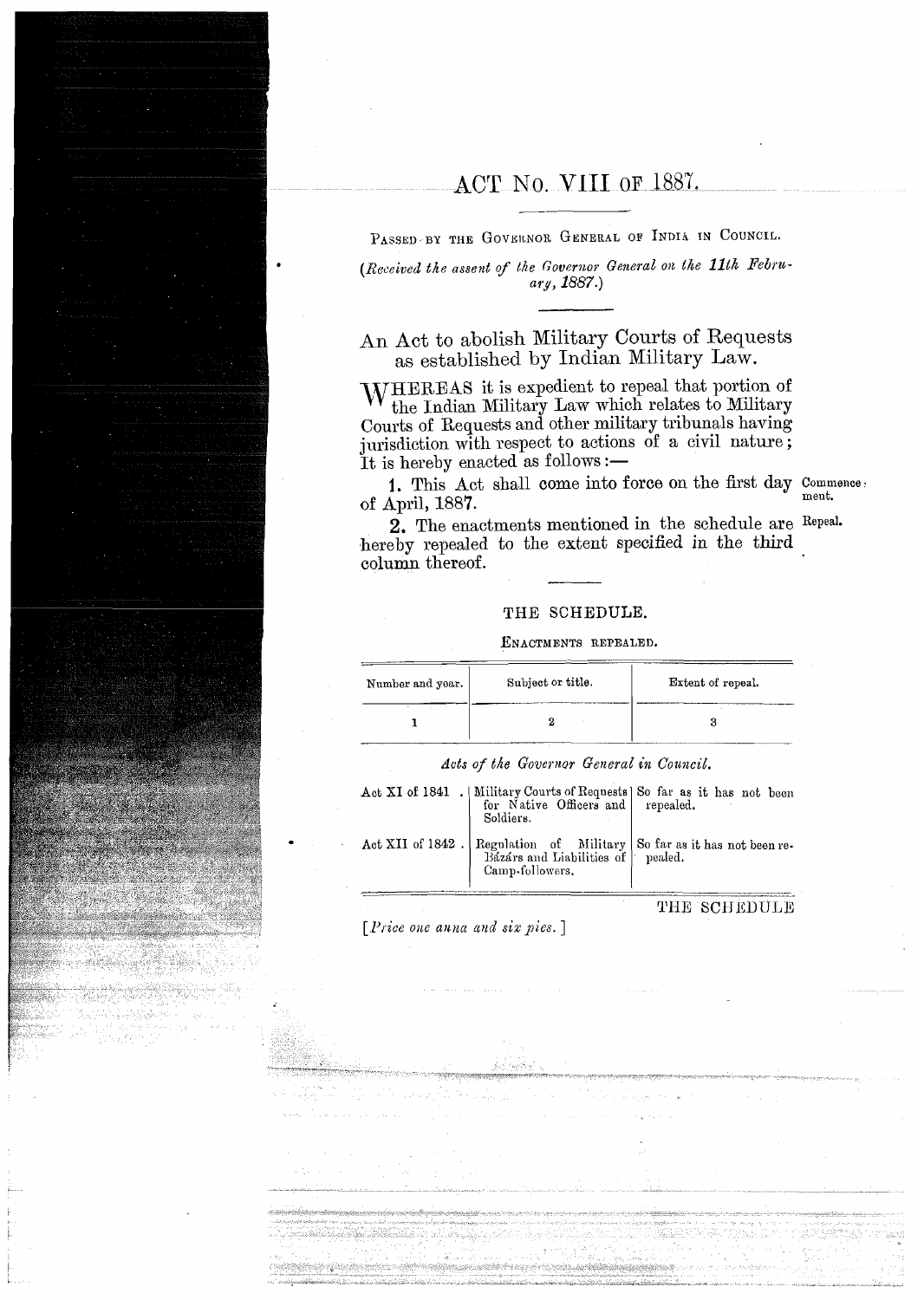## Military Courts of Requests Abolition. [ACT VIII

## THE SCHEDULE-continued.

ENACTMENTS REPEALED-continued.

| Number and year. | Subject or title. | Extent of repeal. |
|------------------|-------------------|-------------------|
|                  |                   |                   |

| Act XXXIII<br>1852.  | of   Enforcement of judgments<br>in places beyond the juris-<br>diction of the Courts pro-<br>nouncing the same. | So far as it has not been re-<br>pealed.                                                                                                                                                                                                         |
|----------------------|------------------------------------------------------------------------------------------------------------------|--------------------------------------------------------------------------------------------------------------------------------------------------------------------------------------------------------------------------------------------------|
| Act III of 1859.     | Conferment of Civil Juris-<br>diction in certain<br>cases<br>on Cantonment<br>Joint<br>Magistrates.              | So far as it has not been re-<br>pealed.                                                                                                                                                                                                         |
| $Act$ XII of 1868.   | Suspension of operation of<br>section 17, Act XI, 1841.                                                          | The whole.                                                                                                                                                                                                                                       |
| Act $XY$ of $1874$ . | Laws Local Extent Act.<br>1874.                                                                                  | Clauses $(e)$ and $(h)$ of sec-<br>tion 8; so much of the<br>first schedule as relates to<br>Acts XI of 1841, XII of<br>1842, XXXIII of 1852<br>and III of 1859; and so<br>much of the second sched-<br>ule as relates<br>to Act<br>XIV of 1855. |
| Act III of 1880.     | Cantonments.                                                                                                     | Section 8.                                                                                                                                                                                                                                       |
|                      | Act XIV of 1882. Code of Civil Procedure                                                                         | Clause $(b)$ of section 6.                                                                                                                                                                                                                       |
|                      | Act of the Governor of Madras in Council.                                                                        |                                                                                                                                                                                                                                                  |
| Act I of $1866$      | Cantonments.                                                                                                     | Section 9, down to and in-<br>clusive of the words<br>" provided also that".                                                                                                                                                                     |
|                      | Bengal Regulation.                                                                                               |                                                                                                                                                                                                                                                  |
| XX of 1810           | Military Bázárs.                                                                                                 | Section 1, from and inclu-<br>sive of the words "and it<br>has further been deemed<br>expedient, for the ease and<br>security of dealers" down<br>to and inclusive of the<br>words "such retainers or<br>traders".                               |

Acts of the Governor General in Council-contd.

 $\overline{2}$ 

### THE SCHEDULE